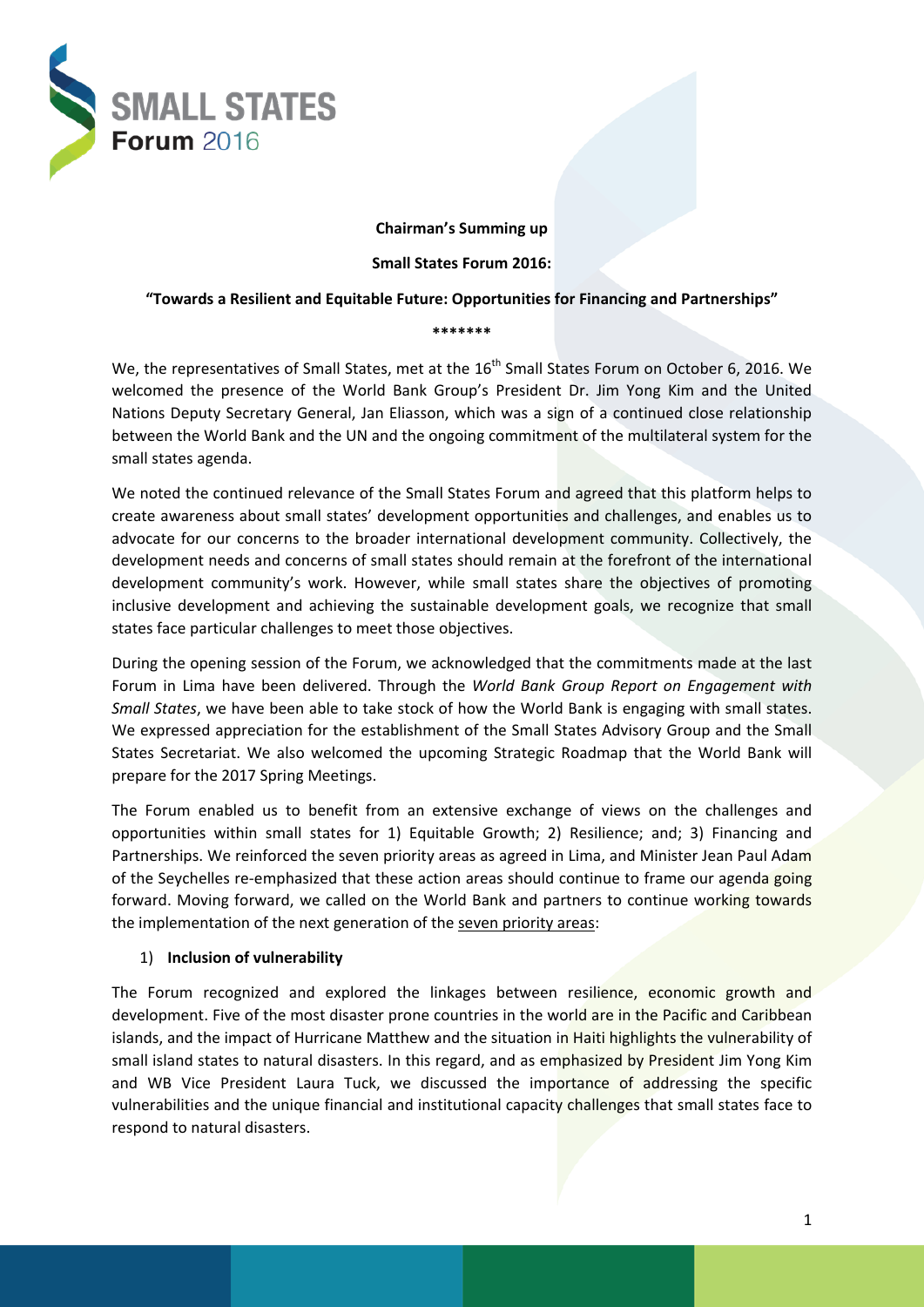

We noted that even though many small states are classified as middle or upper middle income countries, we stressed that a significant number are disadvantaged by a range of structural vulnerabilities. In this regard, we emphasized the need to encourage understanding and awareness of small states' unusual vulnerability. We also expressed concern that small states' fragility arises from a host of causes, such as conflict or climate change. We requested for the World Bank to continue to work with partners to facilitate a consensus on policies about how resilience and vulnerability can be factored into decision-making regarding allocations of concessional finance.

#### **2) Predictability of affordable financing**

The Forum emphasized that a key challenge is the limited access to development financing at levels and on terms that are adequate to address our unique development challenges. With this in mind, we noted that IDA concessional financing for small states has increased over the last few replenishments, and that the likely outcome of the IDA 18 replenishment will include a significant increase in concessional resources for IDA eligible small states.

That said, however, and as emphasized by Minister Aiyaz Sayed Khaiyum of Fiji and others during the session on Resilience, despite acute vulnerabilities to shocks, many small states are ineligible for concessional finances on account of high per capita incomes. In addition to that, many states are unable to access IBRD financing because of a lack of creditworthiness.

The Forum highlighted the central financing challenge of enhancing the predictability of resources and securing a reliable flow of funds to close our financing gaps. In this regard, we agreed that there is a clear need for the World Bank to be more responsive to the unique financing challenges small states face.

### **3) Debt Sustainability**

The Forum acknowledged that our limited potential for domestic revenue generation combined with high costs of public services typically leads to higher debt levels in many of our countries. Even though many will redouble efforts to increase domestic public sector revenues, a number of small states have limited fiscal space for the types of investments needed to become resilient. As noted by Minister Oliver Joseph of Grenada, we agreed that there is a need to focus on innovative instruments and work collectively with our partners to crowd in private sector investment, credit enhancement, and insurance products.

We are very encouraged by the innovative instruments being developed in the Seychelles, and others, such as debt-for-nature/resilience swaps, blue bonds and green bonds. We also welcomed the work that the World Bank is doing on debt swap operations that aim not only at building resilience, but also addressing debt, including commercial debt.

However, we agreed that more needs to be done to share the lessons from these initiatives to the end of supporting these types of efforts in more small states. As highlighted by Minister Sili Epa Tuioti of Samoa during the session on Equitable Growth, for instance, we need to put more effort into domestic resource mobilization to support and sustain our own development priorities and climate change initiatives.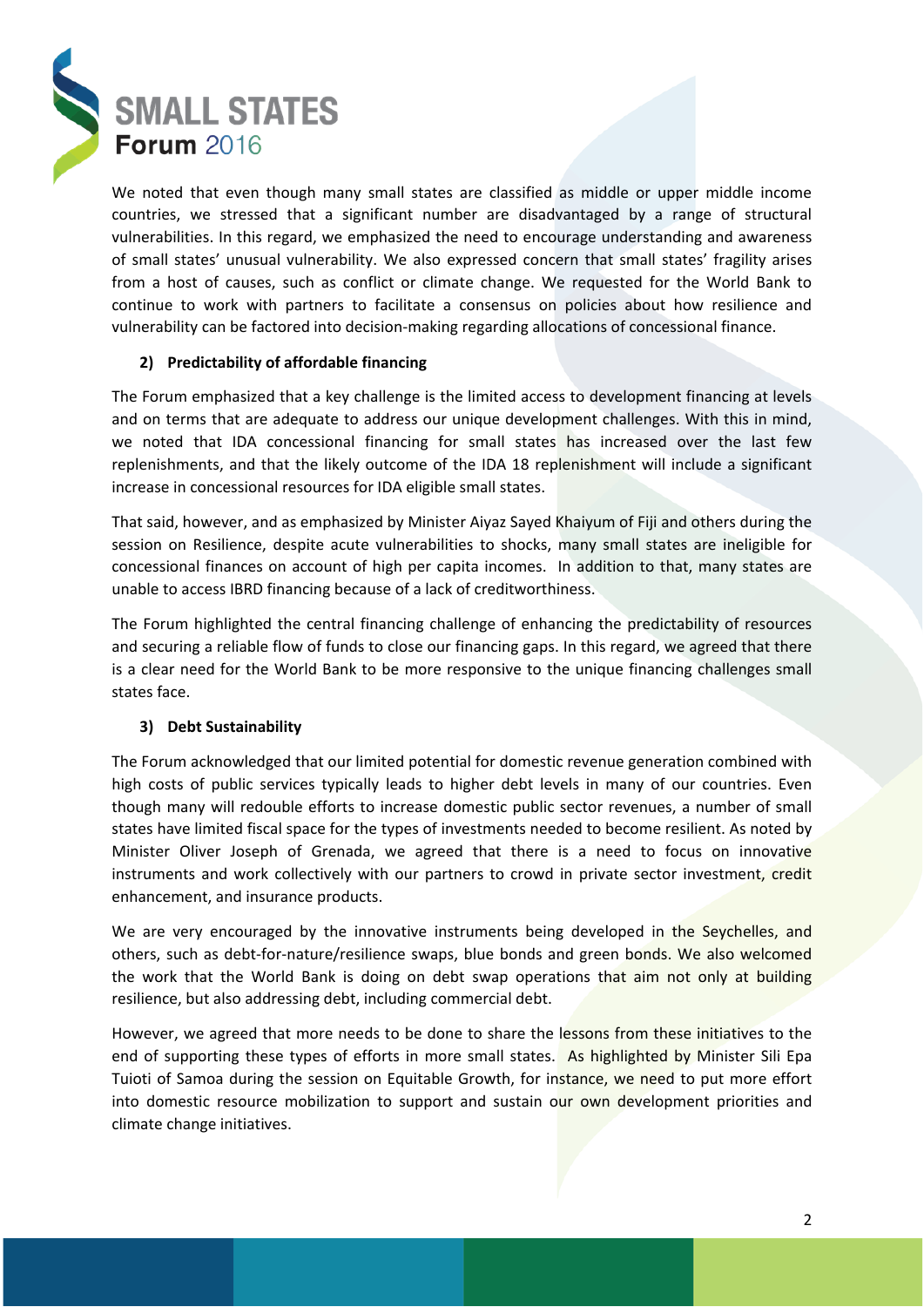

### **4) Access to Climate Finance**

The Forum agreed that building resilience should remain one of the most important pillars of our approach going forward and acknowledged that the Bank is currently the largest agency in providing programs for climate and disaster resilience for Small States. While we emphasized the importance of building resilience for small states, we agreed with IEG Vice President Caroline Heider's statement that resilience is not just environmental, it is also linked to macroeconomic resilience, and social resilience.

We also noted that despite the priority given to climate adaptation and mitigation, the vast pool of climate funds remain difficult to access for small states. While we welcomed the proposals for climate adaptation policy financing that will facilitate budget support to small states as well as simplify criteria for access to climate finance, we stressed that more needs to be done. In this regard, we agreed that the Small States Forum should work together with our partners to develop and deliver instruments that will increase accessibility to climate finance. We also need a dedicated platform with the Green Climate Fund and the Global Environment Facility to discuss issues around financing and donor fragmentation more effectively.

### **5) Capacity Building and Technical Assistance**

The Forum expressed concern about donor fragmentation in small states, which can seriously impact the effective use of financing for achieving development outcomes. As noted by WB Vice President Axel van Trotsenburg during the session on resilience, the expected significant increase in IDA resources and the doubling of engagement on fragile states highlights the need to address the levels of absorptive capacity and institutional constraints within small states so that they can manage available donor resources more effectively.

WB Vice President Jan Walliser also highlighted that many small states are characterized by limited human capital and lack of economies of scale. In this regard, we emphasized the need for capacity building initiatives to enhance the effective deployment of resources. We also welcomed the World Bank plans to provide project preparation facilities to assist us to identify and prepare projects.

#### **6) Diversification of Small States Economies**

The Forum emphasized the need to promote diversification in small states through targeted and effective governance. For instance, Tlohelang Aumane, Principal Secretary of the Ministry of Development Planning of Lesotho noted during the session on Equitable Growth that small states face a number of challenges in this regard, including distance to main markets and transit costs. Public investment and sound legal and regulated structures are needed to promote the private sector and protect new markets. This is the case for both small island states and small land-locked states.

Minister Jean-Paul Adam of the Seychelles and US Ambassador Angus Friday of Grenada welcomed the World Bank's support for the blue economy agenda and agreed that this provides a development framework whereby small island states, in particular, can better leverage the potential of their